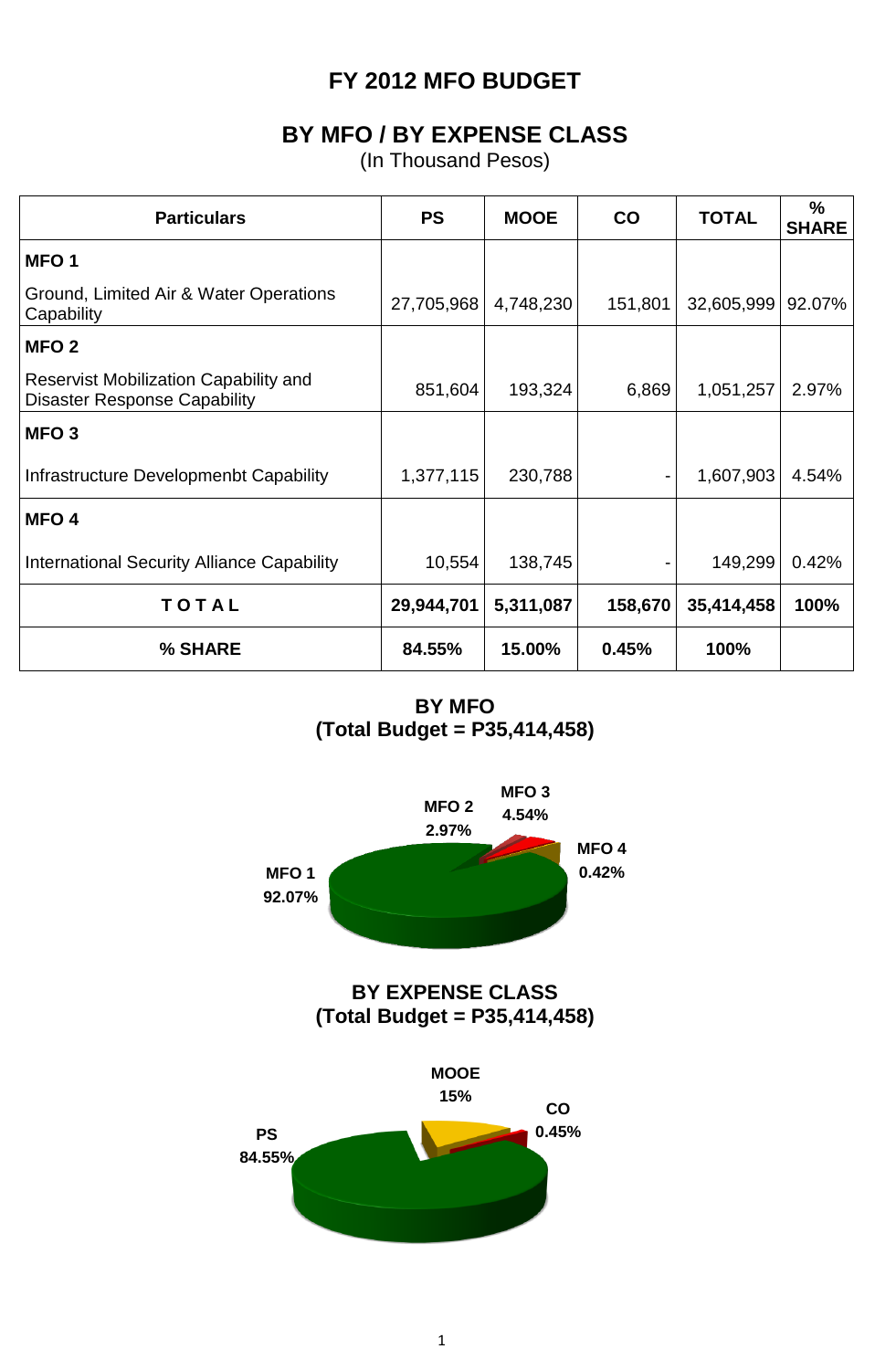## **PHILIPPINE ARMY FY 2012 APPROPRIATIONS PER R.A. No. 10155 BY MISSION AREA (In Thousand Pesos)**

| <b>MISSION AREA</b>                                                                  | <b>PS</b>  | <b>MOOE</b> | <b>CO</b> | <b>TOTAL</b> | %        |
|--------------------------------------------------------------------------------------|------------|-------------|-----------|--------------|----------|
| MA1 - Internal Security Operations                                                   | 24,333,502 | 3,703,346   | 148,408   | 28,185,256   | 79.58%   |
| MA2 - Territorial Defense                                                            | 851,064    | 185,513     | 6,869     | 1,043,446    | 2.94%    |
| MA3 - Disaster Response                                                              |            | 7,811       |           | 7,811        | 0.02%    |
| MA4 - Support to National Development                                                | 1,377,115  | 230,788     |           | 1,607,903    | 4.53%    |
| MA5 – International Defense & Security Engagement                                    |            | 137,894     |           | 137,894      | 0.37%    |
| MA6 - International Humanitarian Assistance &<br>Peacekeeping Operations             | 10,554     | 851         |           | 11,405       | 0.03%    |
| MA7 - Force Level C2, Training & Support                                             | 3,351,545  | 1,064,884   | 3,393     | 4,419,822    | 12.47%   |
| <b>Total Regular Appropriations</b>                                                  | 29,902,859 | 5,331,087   | 158,670   | 35,392,616   | 99.94%   |
| Add: Retirement & Life Insurance Premiums (RLIP),<br><b>Automatic Appropriations</b> | 20,921     |             |           | 20,921       | $0.06\%$ |
| <b>Total Philippine Army's Appropriations</b>                                        | 29,923,780 | 5,331,087   | 158,670   | 35,413,537   | 100.00%  |